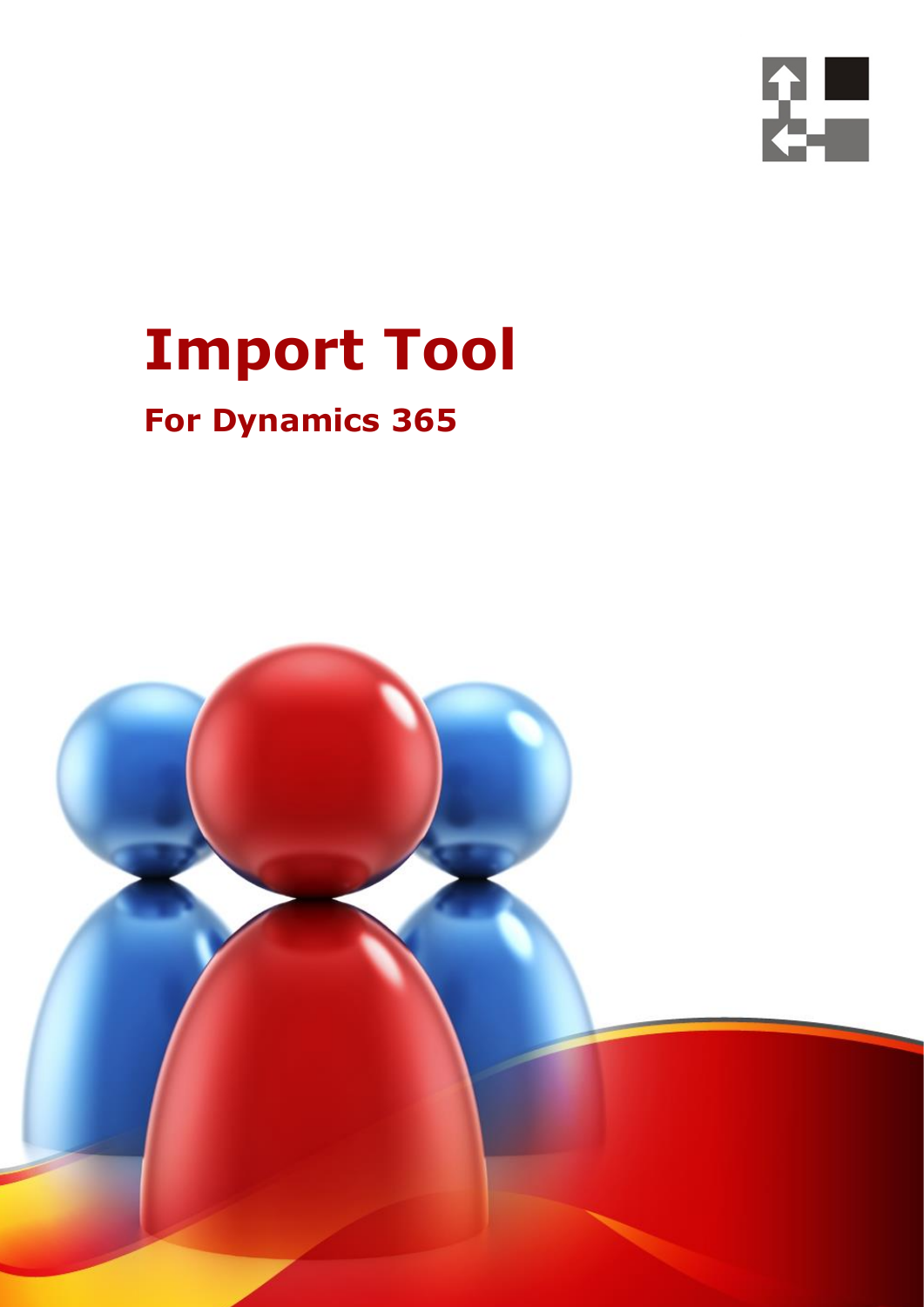## **Import Tool**

- Import Tool is a powerful add-on built specially to import data into Microsoft Dynamics CRM.
- It allows you to import, update or delete core Microsoft CRM entities (Accounts, Contacts, Leads, Products, Price Lists etc.) as well as custom ones.

| 器合                                                                                      | Tools<br>ы<br>$\overline{\mathbf{v}}$                                                       |                                   |         |                                                                                                                                                          |                                                                                                                       |                                                                    | Import Tool - Import Tool |              |                     |  |                        |      |                        |              |
|-----------------------------------------------------------------------------------------|---------------------------------------------------------------------------------------------|-----------------------------------|---------|----------------------------------------------------------------------------------------------------------------------------------------------------------|-----------------------------------------------------------------------------------------------------------------------|--------------------------------------------------------------------|---------------------------|--------------|---------------------|--|------------------------|------|------------------------|--------------|
| $\Box$                                                                                  | Project                                                                                     | Connection                        | License | Help                                                                                                                                                     | Mapping                                                                                                               |                                                                    |                           |              |                     |  |                        |      |                        | $\odot$      |
| Single<br>Validate                                                                      | R<br>展<br>$\Leftrightarrow$<br>Single<br>Clear<br>Map<br>Automatically<br>Import<br>Mapping |                                   |         | Mode<br>$\blacksquare$<br>$\mathbf T$<br>ab<br>Conflicts<br>$\overline{\phantom{a}}$<br><b>60</b><br>Skip update if there are no changes<br>Show or Hide |                                                                                                                       | Import new records only<br>Ignore (skip records) $\vee$<br>Options |                           | $\checkmark$ |                     |  |                        |      | ^                      |              |
| <b>DPS Products</b>                                                                     |                                                                                             | <b>DPS Customers</b>              |         |                                                                                                                                                          |                                                                                                                       |                                                                    |                           |              |                     |  |                        |      |                        |              |
| $\Box$ Import<br>$\checkmark$<br>Account - Add<br>v<br>Col Data Source<br>Data Filter   |                                                                                             |                                   |         | $\frac{1}{\sin \theta}$<br>Find:                                                                                                                         | $Import$ > $Account - Add$ ><br><b>Field Mapping</b><br>Drag a column header and drop it here to group by that column |                                                                    |                           |              |                     |  |                        |      |                        |              |
|                                                                                         |                                                                                             | Field Mapping                     |         |                                                                                                                                                          | <b>Target Field</b>                                                                                                   |                                                                    | Data Type                 |              | <b>Mapping Type</b> |  | Key Mapped To          | More | <b>Sample Data</b>     | Impor        |
|                                                                                         | S Script                                                                                    |                                   |         | $\mathcal{E}$                                                                                                                                            | <b>Account Name (name)</b>                                                                                            |                                                                    | String                    |              | Source field        |  | <b>Account Name</b>    |      | <b>DPS</b>             | $\checkmark$ |
| Account - Update<br><b>Col</b> Data Source<br>Data Filter<br>Field Mapping<br>SS Script |                                                                                             |                                   |         |                                                                                                                                                          | Account Number (accountnumber)                                                                                        |                                                                    | String                    |              | Source field        |  | <b>Account Number</b>  |      | DPS00                  | $\checkmark$ |
|                                                                                         |                                                                                             |                                   |         |                                                                                                                                                          | Address 1: City (address1_city)                                                                                       |                                                                    | String                    |              | Source field        |  | Address 1: City        |      | London                 | $\checkmark$ |
|                                                                                         |                                                                                             |                                   |         |                                                                                                                                                          | Address 1: County (address1_county)                                                                                   |                                                                    | String                    |              | Source field        |  | Address 1: County      |      | <b>United Kingdom</b>  | $\checkmark$ |
|                                                                                         |                                                                                             |                                   |         |                                                                                                                                                          | Address 1: Name (address1_name)                                                                                       |                                                                    | <b>String</b>             |              | Source field        |  | Address 1: Name        |      | Main Address:          | $\checkmark$ |
|                                                                                         |                                                                                             |                                   |         |                                                                                                                                                          | Currency (transactioncurrencyid)                                                                                      |                                                                    | Lookup                    |              | Source field        |  | Currency               |      | <b>Pound Sterling</b>  | $\checkmark$ |
| Account - Remove<br>Co. Data Source                                                     |                                                                                             |                                   |         |                                                                                                                                                          | Email (emailaddress1)                                                                                                 |                                                                    | String                    |              | Source field        |  | Email                  |      | DPS_HQ@dps.com         | $\checkmark$ |
| Data Filter<br>Field Mapping<br><b>图 Script</b>                                         |                                                                                             |                                   |         |                                                                                                                                                          | Industry (industrycode)                                                                                               |                                                                    | Picklist                  |              | Source field        |  | Industry               | Map  | Information Technology | $\checkmark$ |
|                                                                                         |                                                                                             |                                   |         |                                                                                                                                                          | Main Phone (telephone1)                                                                                               |                                                                    | String                    |              | Source field        |  | Main Phone             |      | 123456789              | $\checkmark$ |
|                                                                                         |                                                                                             |                                   |         |                                                                                                                                                          | <b>Owner (ownerid)</b>                                                                                                |                                                                    | Owner                     |              | Source field        |  | Owner                  |      | Ama Akar               | $\checkmark$ |
|                                                                                         |                                                                                             |                                   |         |                                                                                                                                                          | Ownership (ownershipcode)                                                                                             |                                                                    | <b>Picklist</b>           |              | Source field        |  | Ownership              | Map  | Private                | $\checkmark$ |
|                                                                                         |                                                                                             |                                   |         |                                                                                                                                                          | Primary Contact (primarycontactid)                                                                                    |                                                                    | Lookup                    |              | Source field        |  | <b>Primary Contact</b> |      |                        | $\checkmark$ |
|                                                                                         |                                                                                             |                                   |         |                                                                                                                                                          |                                                                                                                       |                                                                    |                           |              |                     |  |                        |      |                        |              |
|                                                                                         |                                                                                             | Sales Trial   Izabela Akar-Kasyna |         |                                                                                                                                                          |                                                                                                                       |                                                                    |                           |              |                     |  |                        |      |                        |              |

Your Company Name (C) Copyright (Print Date) All Rights Reserved